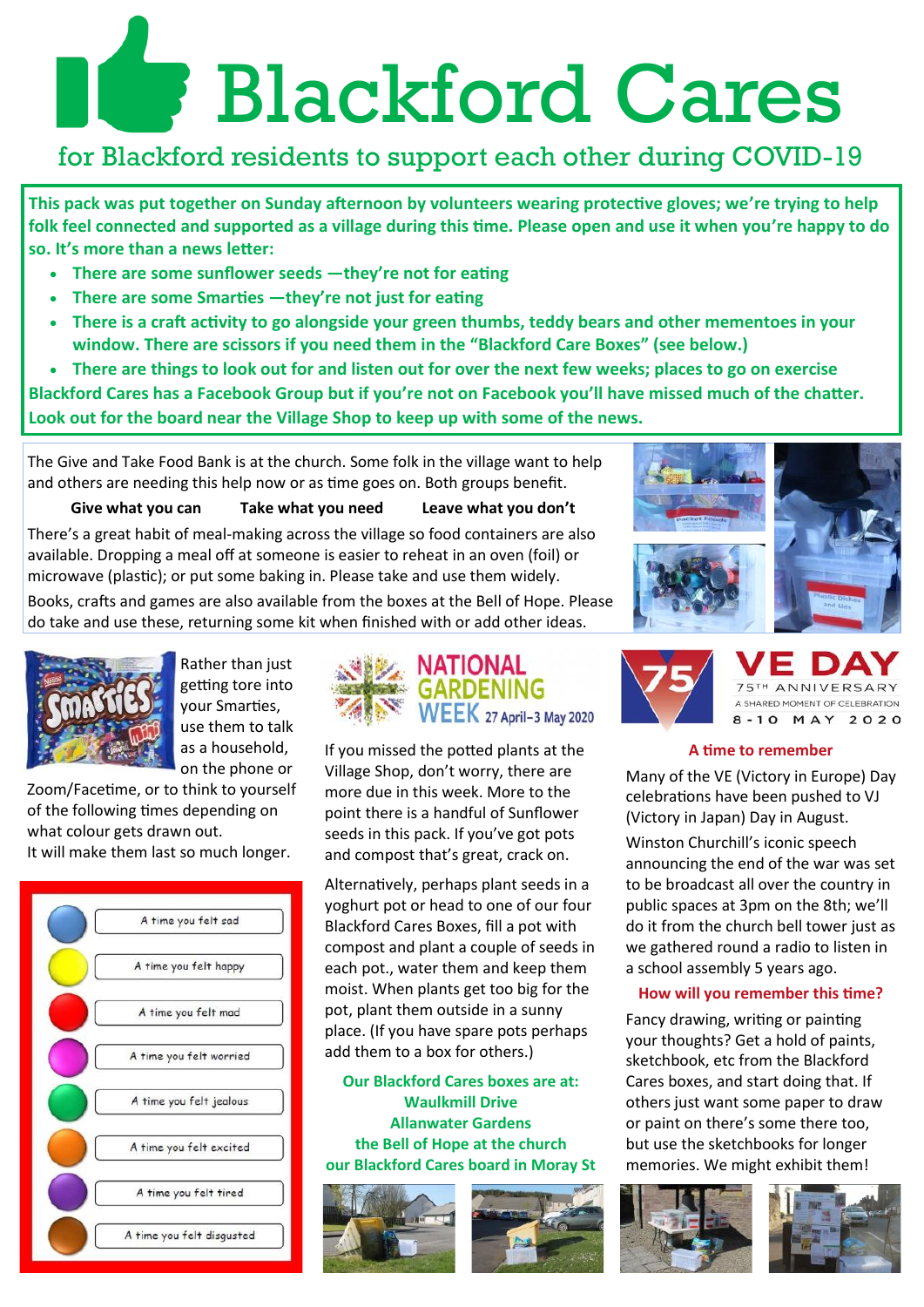One of the features on the Blackford Cares Page is a list of birds to look out for from Bob Watkinson. Here's his current list starting with the three tops spots from the village so far. Images are from rspb.org.uk where you'll find more information on every bird. **Top Row:** Red Kite, Spotted Woodpecker, Goldcrest, House Sparrow, Dunnock, Coal Tit; **Middle Row:** Jackdaw, Woodpigeon, Blue Tit, Great Tit, Starling, Blackbird; **Bottom Row:** Robin, Curlew, Black-headed Gull, Siskin, Gold Finch, Common Gull



This photo taken by John Davidson was most admired by Blackford Cares. You've got to be out the village by 6am to see this. Must be nuts.

Or look forward to admiring these colours again as you walk through the village thanks to Blackford is Brighter.





It's not often you see bunting this early in the season, but we salute John Aitken as a great supporter of Blackford Gala Week. First up with his red and yellow bunting once again.

Gala Day would have been June 14th; we'll see what can happen that week.



Gala Quizzer Sarah Thomas and the photo bombing cats will be hosting another live quiz through the Blackford Cares Facebook Group

### **on Friday 1st May at 7pm.**

Individuals or teams welcome to join the fun for fairly limited prizes.



Kenny, who has been our regular postie for almost 30 years, received a wee gift from folk in the village through the Blackford Cares Group. "Just doing my job," was his response. The big question remains, what is Kenny's surname?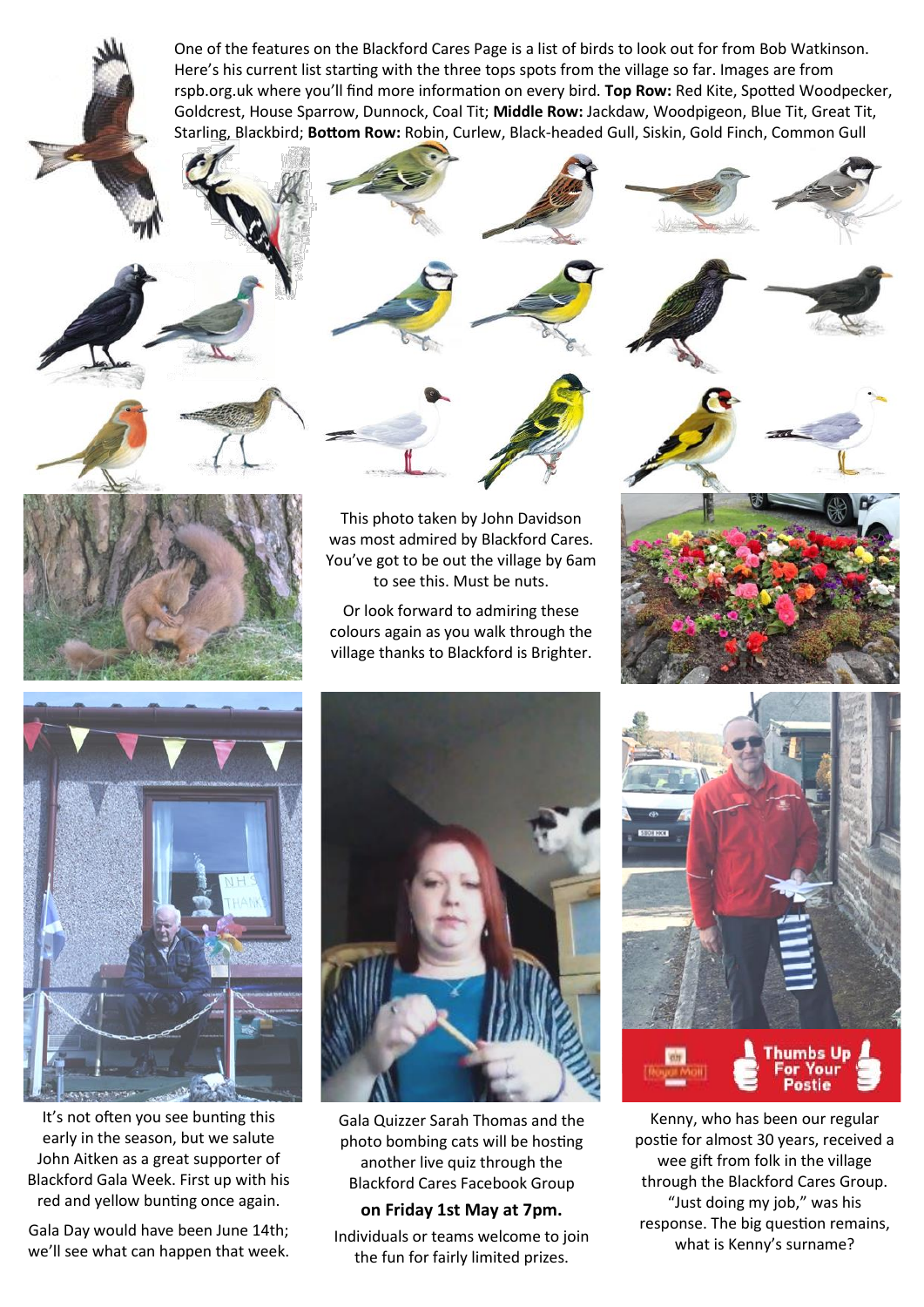## **Business Directory**

**Local businesses and trades who are open and available for work**

**[Firmus Building Services Limited](https://www.facebook.com/FirmusBuildingServicesLtd/)**  07557 769238

> **Blackford Electrical** 07432 272818

**Simon Head Joinery Services** 07764 255163

**Kevin Moran Builder & Stonemason** 682728

> **JM Plumbing** 682811

**[RSD Plumbing & Heating Services](http://www.rgplumbingheatingservices.co.uk/)** 07824 904617

> **Graham Keir Plumber** 682426

**Ian Little Ceramic Tiling** building advice, 07745 751046

**Aspire Plumbing and Heating** 07528 069156

**Landscaping by Wallace, 07901 774514**  landscapingbywallace.com

**P.T. Turf Machinery, Auchterarder** Lawnmower servicing, 660782

**Tony Papa Window Cleaning**  07816 279017. tony.papa@hotmail.co.uk

**Crieff Garden Centre,**  652722, crieff.co.uk/garden-centre

# **Where to find help**

So you're doing all right. You're into your rhythm and getting the hang of self-isolating, shielding, social distancing and those other words we didn't know at Christmas. Well done!

However, if you get ill, or the person who shops for you gets ill, or you have a burst pipe or whatever; who you gonna call if Ghostbusters are on the other line? It may well be one of your neighbours, which is very likely in Blackford, and here are a few lists you might also find useful.

Maybe it's the chat you're looking for. These folk in the village have said they are available, and if they can't help they'll find someone who can.

> **Mary Little**  07921 907996

**Nicki Sinclair** 

682742 or 07785 530300 **Karen Yearsley** 

682232 or 07909225197

**Irene King** 07403 767599

**Sheila Macdonald**  682523

**Jane & Gordon Roy**  682356

> **Laura Peacock**  682243

> > The **Marriage Course**

## De-escalating conflicts during COVID-19 isolation volunteers scanning a printed barcode.

## **We're all feeling a bit of extra tension at this time; here are few pointers for any family relationships.**

- Acknowledge your own feelings of discomfort as a prompt to change direction
- Take a breath and adopt a calm disposition (even if you don't *feel* calm)
- Lower your tone and the volume of your own voice
- Ask an open question e.g. "How do you feel that this is going?"
- Find a statement of agreement on anything e.g. "I guess we are both feeling upset."
- Take a break and reset a time to come back to the discussion

If you feel out of control, take steps to de-escalate and get your anger under control:

- Look up/away and refocus on something benign (like the view from a window)
- Take a deep breath and release it very slowly
- Unclench/untense hands/muscles
- Describe how you are feeling e.g. "I'm feeling a bit wound up right now"
- Decide to take a break e.g. "I'm just going into the next room for a few minutes"
- See beyond the argument to what has been activated below the surface
- Reassure others that you are aware/managing your emotions
- Talk your feelings through with a third party

**From** *The Marriage Course* **by the same church behind the ALPHA Course. It's open to those not married and not involved in churches. htb.org/marriage**

# **Home Deliveries**

**Shops with delivery or Click & Collect**

**Blackford Village Shop** 682245

**Gloagburn Farm Shop, 01738 840 864**  gloagburnfarmshop.co.uk

> **Fish in Crieff, 654509**  Delivers on a Friday

**Co-op Auchterarder, 664680** 

**D&D Dairies, Crieff, 654271**  dandddairies.co.uk

**Alex Spink, Arbroath, 07740 819595**  Fish on a Wednesday

**The Crieff Food Company, 655817** thecriefffoodco.co.uk

**Broadslap Farm Shop, 01738 730776**  broadslapfruitfarm.co.uk/farm-shop

**Simon Howie, Butcher 664888** thescottishbutcher.com/click-and-collect

**David McIntosh Milk Deliveries Ltd**  01259 928288 or via Facebook

**Falleninch Farm Butchers, Stirling,**  01786 446653 / falleninchfarm.co.uk

**The Handy Shop, Crieff, (Fruit & Veg)** 652030, handyshopcrieff.co.uk

Online through supermarkets many of whom have Volunteer Cards allowing remote payment to account and

## **IF YOU ARE EXPERIENCING DOMESTIC ABUSE HELP IS AVAILABLE**

Don't delay in seeking help during the current coronavirus situation. Call the 24-hour Domestic Abuse Helpline in confidence on 0800 027 1234 or visit safer.scot

> Domestic abuse is a crime. Call 101 to report it or 999 in an emergency.